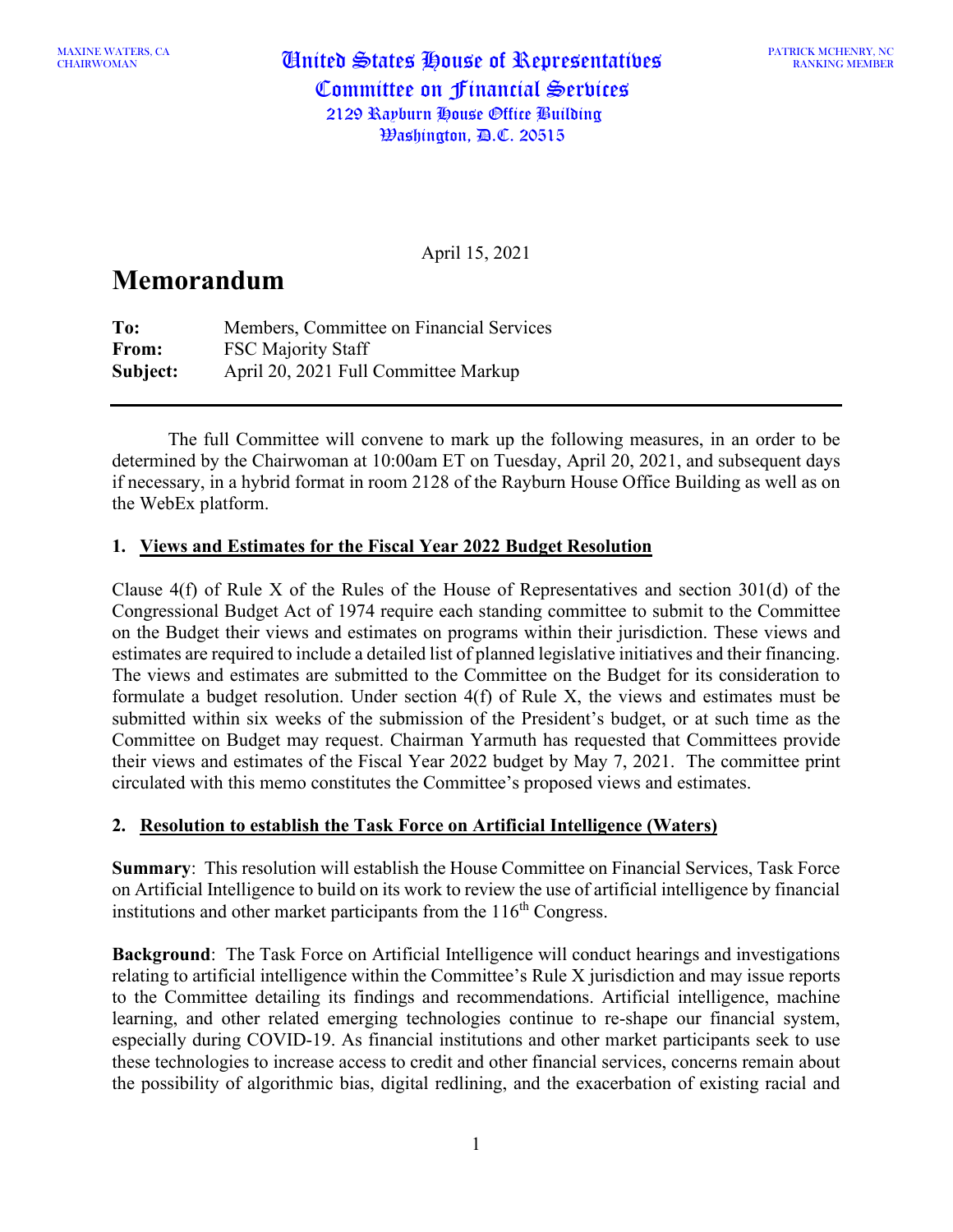gender discrimination in the financial services. This Task Force will consider these and other related issues. The Chair of the Task Force will be Representative Foster.

# **3. Resolution to establish the Task Force on Financial Technology (Waters)**

**Summary**: This resolution will establish the House Committee on Financial Services, Task Force on Financial Technology to build on its work to review issues at the intersection of finance and emerging technologies from the  $116<sup>th</sup> Congress$ .

**Background**: The Task Force on Financial Technology will conduct hearings and oversight relating to financial technology within the Committee's Rule X jurisdiction and may issue reports to the Committee detailing its findings and recommendations. Financial technology companies, or "fintechs" are a quickly growing segment of the financial services industry, especially during the COVID-19 pandemic, when digital banking has increased. Due to their focus on harnessing new technologies, fintechs have the potential to open up access to products and services to communities who have been neglected by traditional lenders in the financial services space. However, concerns remain that the current legal and regulatory framework may not be fully equipped to regulate fintech activities or protect consumers and investors who use their rapidly changing products. This Task Force will consider these and related issues. The Chair of the Task Force will be Representative Lynch.

# **4. Amendment in the Nature of a Substitute to H.R. 1087, "Shareholder Political Transparency Act" (Foster)**

**Summary**: This bill would require public companies to submit quarterly reports to both the SEC and investors detailing the amount, date, and nature of the company's expenditures for political activities. If the political expenditure was made in support of (or opposition to) a particular candidate, or was made to a trade association, then the company must disclose the candidate and/or trade association. The bill also requires public companies to disclose in their annual reports any political expenditures over \$10,000 in the previous year as well as the nature and amount of any political expenditures the company plans to make in the upcoming year.

**Background**: When the Supreme Court decided *Citizens United v. the Federal Elections Commission* in 2010, it held that political spending is protected speech and therefore corporations, unions, and other groups are permitted to make political contributions. Yet, under current law, corporations are not required to disclose their political expenditures although it can have significant effects on a company's short- and long-term value. This deprives shareholders of the ability to adequately assess whether the company's political expenditures truly advance the company's interest or to adequately assess the risks political expenditures pose.<sup>[1](#page-1-0)</sup>

In 2011, a group of legal academics filed a petition for the SEC to require corporations to disclose their political spending activities.<sup>[2](#page-1-1)</sup> The petition received 1.4 million comments, the most in SEC history, but has not been considered by the Commission. However, shareholders continue to

<span id="page-1-0"></span><sup>&</sup>lt;sup>1</sup> Brennan Center for Justice. Letter re Petition to Require Public Companies to Disclose Corporate Political Spending, File No. [4-637.](https://www.scribd.com/document/161376997/Letter-to-SEC-on-Corporate-Political-Spending-Disclosure-Requirement) Aug. 19, 2013.

<span id="page-1-1"></span><sup>&</sup>lt;sup>2</sup> [Committee on Disclosure of Corporate Political Spending Petition for Rulemaking.](https://www.sec.gov/rules/petitions/2011/petn4-637.pdf) Aug. 3, 2011.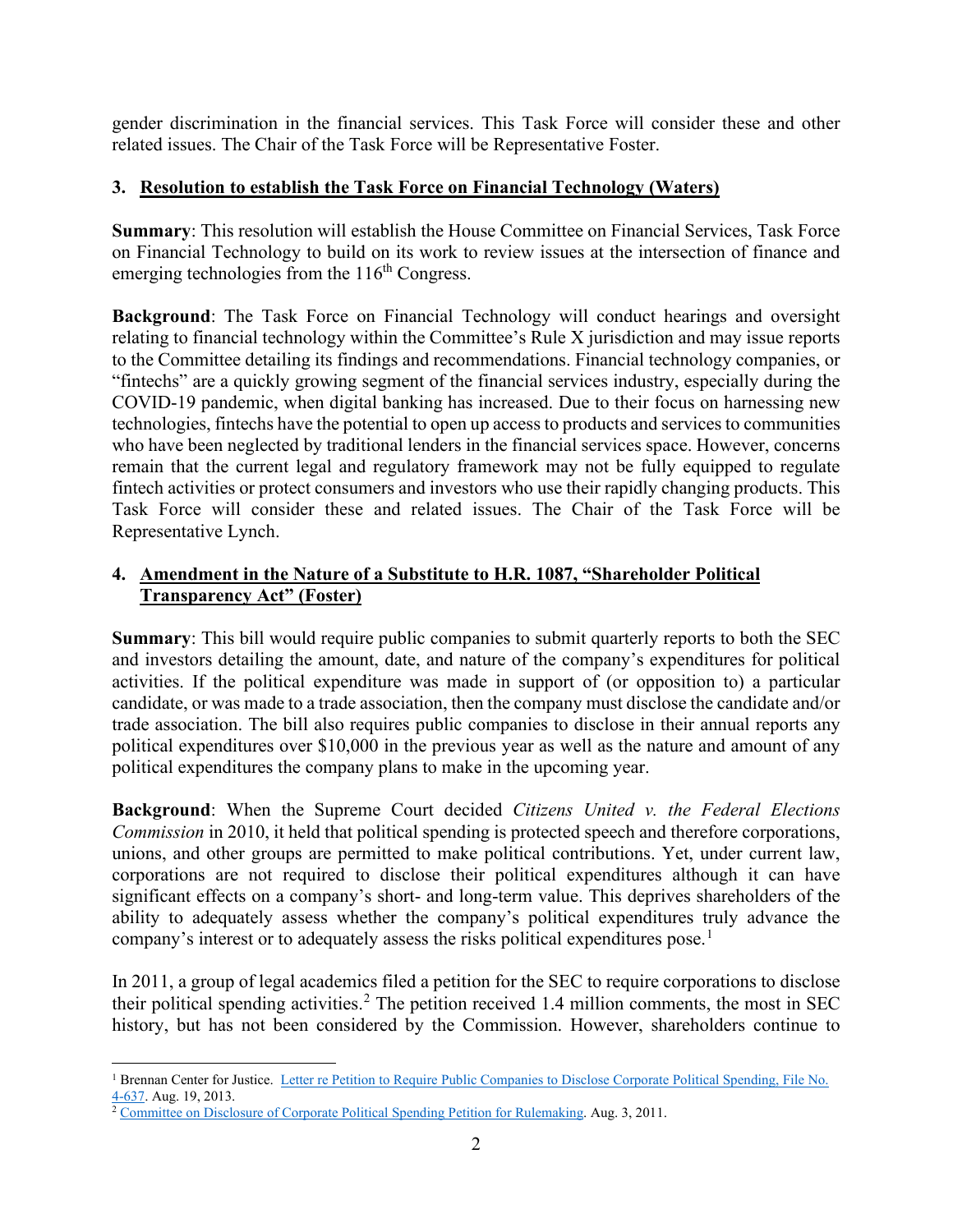introduce individual proposals that would require companies to report their political spending and adopt relevant oversight procedures. At a February 2021 hearing before the Subcommittee on Investor Protection, Entrepreneurship, and Capital Markets, a representative of the California Public Employees' Retirement System (CalPERS) stated:

Investors should have the information necessary to decide for themselves how these types of expenditures affect the risk-return profile of investments in such companies. We agree with former Justice Anthony Kennedy's view in *Citizens United v. the Federal Elections Commission* that disclosure of corporations' political activity provides investors the transparency necessary to make informed decisions. [3](#page-2-0)

This bill is supported by Public Citizen, Common Cause, Council of Investment Advisors, California Public Employees' Retirement System, Council of Institutional Investors, and Principles for Responsible Investment.

# **5. Amendment in the Nature of a Substitute to H.R. 1187, "ESG Disclosure Simplification Act" (Vargas)**

**Summary**: The ESG Disclosure Simplification Act would require issuers to disclose certain environmental, social and governance (ESG) metrics to shareholders, the connection between those metrics and the issuer's long term business strategy, and the method by which the issuer determines how ESG metrics impact its long term strategy. The bill would also require the U.S. Securities and Exchange Commission (SEC) to adopt rules requiring issuers to disclose ESG metrics in filings that require audited financial statements. Additionally, the bill would establish a Sustainable Financial Advisory Committee (SFAC) to provide the U.S. Securities and Exchange Commission (SEC) with a report identifying policy changes that could facilitate sustainable investments.

**Background:** Investors have been demanding more — and better — disclosure of ESG information from public companies.<sup>[4](#page-2-1)</sup> Many investors view ESG information as important not just for evaluating reputational risks, but for evaluating companies' financial performance as well as long-term viability.<sup>[5](#page-2-2)</sup> In a 2015 report, Blackrock Investment explained that " $[c]$ ompanies that score high on ESG measures tend to quickly adapt to changing environmental and social trends, use resources efficiently, have engaged (and, therefore, productive) employees, and face lower risks of regulatory fines or reputational damage."[6](#page-2-3) The credit rating agencies also now incorporate ESG factors into their ratings methodologies. For instance, Standard & Poors has taken over 100

<span id="page-2-0"></span><sup>3</sup> House Committee on Financial Services, Hearings, *[Climate Change and Social Responsibility: Helping Corporate Boards and](https://financialservices.house.gov/calendar/eventsingle.aspx?EventID=407109)  [Investors Make Decisions for a Sustainable World](https://financialservices.house.gov/calendar/eventsingle.aspx?EventID=407109)*

<span id="page-2-1"></span><sup>4</sup> See e.g., Donnelly Financial, The Future of ESG and Sustainability Reporting: What Issuers Need to Know Right Now, at 3 (November 14, 2018) (finding that 65% of institutional investors "often or always consider environmental and social issues in their investment decisions," and 95% "often or always consider governance issues — for all investments.").

<span id="page-2-2"></span><sup>5</sup> See e.g., Bank of America, ESG: Good Companies Can Make Good Stocks, at 1 (December 18, 2016) (finding that "[ESG] metrics have been strong indicators of future volatility, earnings risk, price declines and bankruptcies."); Nordea, Cracking the ESG Code, at 1 (September 5, 2017) ("Companies that score higher on ESG demonstrate better operational performance, with regards to both the level and the stability of returns.").

<span id="page-2-3"></span><sup>6</sup> Blackrock Investment Institute. The Price of Climate Change: Global Warming's Impact on Portfolios. Oct. 31, 2015.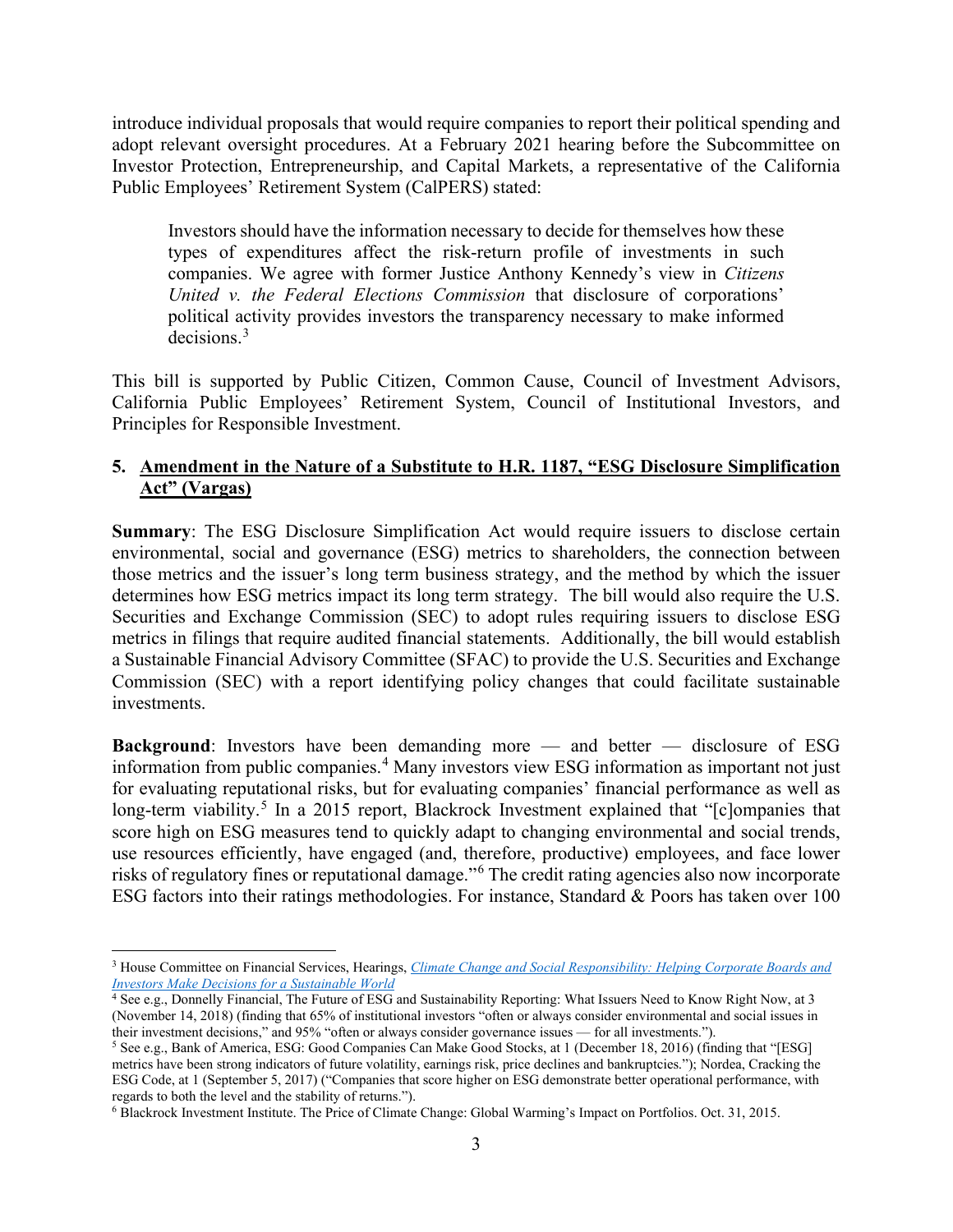rating actions based on environmental and climate concerns.<sup>[7](#page-3-0)</sup> In February 2021, the Subcommittee on Investor Protection, Entrepreneurship and Capital Markets convened a virtual hearing, entitled *Climate Change and Social Responsibility: Helping Corporate Boards and Investors Make Decisions for a Sustainable World*, [8](#page-3-1) in which expert witnesses highlighted the importance of ESG metrics and the critical role these metrics play in the investment decision process. For example, with respect to climate change, Veena Ramani, Senior Program Director of Capital Markets Systems at Ceres, testified that:

Some 9,526 companies disclosed information on climate issues in response to the CDP questionnaire in 2020, compared to over 200 respondents in 2003. Yet, important stakeholders are still not getting the quality information that they need to effectively integrate climate change risks into their investment process. A 2020 survey of nearly 3,000 investment professionals found that 40% of investment professionals factor climate risks into decision-making, but about half said that they currently lack climate-related disclosures that they need.<sup>[9](#page-3-2)</sup>

Supporters for this bill include good governance advocates, including Public Citizen.

# **6. Amendment in the Nature of a Substitute to H.R. 1277, "Improving Corporate Governance Through Diversity Act" (Meeks)**

**Summary**: This bill would require public companies to annually disclose the voluntarily, selfidentified gender, race, ethnicity and veteran status of their board directors.

**Background**: Over 90 percent of companies that participated in Deloitte's 2017 board diversity survey agreed that increased board diversity will improve their companies' ability to innovate as well as their overall business performance.<sup>[10](#page-3-3)</sup> Given the impact on performance, investors have an interest in the extent to which companies include diverse perspectives and people in their board rooms. Despite the validated links between board diversity and profitability, the majority of corporate America board appointees continue to be white men. The Alliance for Board Diversity reported that among Fortune 500 companies, 80.7% of new board directors in 2017 were white men.<sup>[11](#page-3-4)</sup> As many companies do not disclose board diversity data with their regulators or the public, disclosure of board diversity information is crucial for creating accountability for real diversity results and for informing investors about the risks associated with investing in companies that do not make board diversity a priority.

Last Congress, this bill passed the House of Representatives as H.R. 5084 and was supported by the National Association for the Advancement of Colored People (NAACP), the National Urban League, the Council for Institutional Investors, the U.S. Chamber of Commerce, and the Latino

<span id="page-3-0"></span><sup>7</sup> Standard & Poor's[. How Does S&P Global Ratings Incorporate Environmental, Social, and Governance Risks Into Its Ratings](https://www.spglobal.com/ratings/en/research/pdf-articles/171121-how-does-sp-global-ratings-incorporate-environmental-social-and-governance-risks-into-its-ratings-analysis)  [Analysis.](https://www.spglobal.com/ratings/en/research/pdf-articles/171121-how-does-sp-global-ratings-incorporate-environmental-social-and-governance-risks-into-its-ratings-analysis) Nov. 21, 2017.

<span id="page-3-1"></span><sup>8</sup> House Committee on Financial Services, Hearings, *[Climate Change and Social Responsibility: Helping Corporate Boards and](https://financialservices.house.gov/calendar/eventsingle.aspx?EventID=407109)  [Investors Make Decisions for a Sustainable World](https://financialservices.house.gov/calendar/eventsingle.aspx?EventID=407109)*.

<span id="page-3-2"></span><sup>9</sup> *Id; see, also* Harvard Law School Forum on Corporate Governance[, House of Representatives Testimony on Climate Change](https://corpgov.law.harvard.edu/2021/03/09/house-of-representatives-testimony-on-climate-change-and-social-responsibility-2/)  [and Social Responsibility.](https://corpgov.law.harvard.edu/2021/03/09/house-of-representatives-testimony-on-climate-change-and-social-responsibility-2/)

<sup>&</sup>lt;sup>10</sup> Deloitte[, Seeing is believing: 2017 board diversity survey](https://www2.deloitte.com/content/dam/Deloitte/us/Documents/about-deloitte/us-about-board-diversity-survey-seeing-is-believing.pdf) (2017).

<span id="page-3-4"></span><span id="page-3-3"></span><sup>&</sup>lt;sup>11</sup> Alliance for Board Diversity, Missing Pieces Report: The 2018 Board Diversity Census for Women and Minorities on Fortune 500 Boards, as prepared by Deloitte (2018).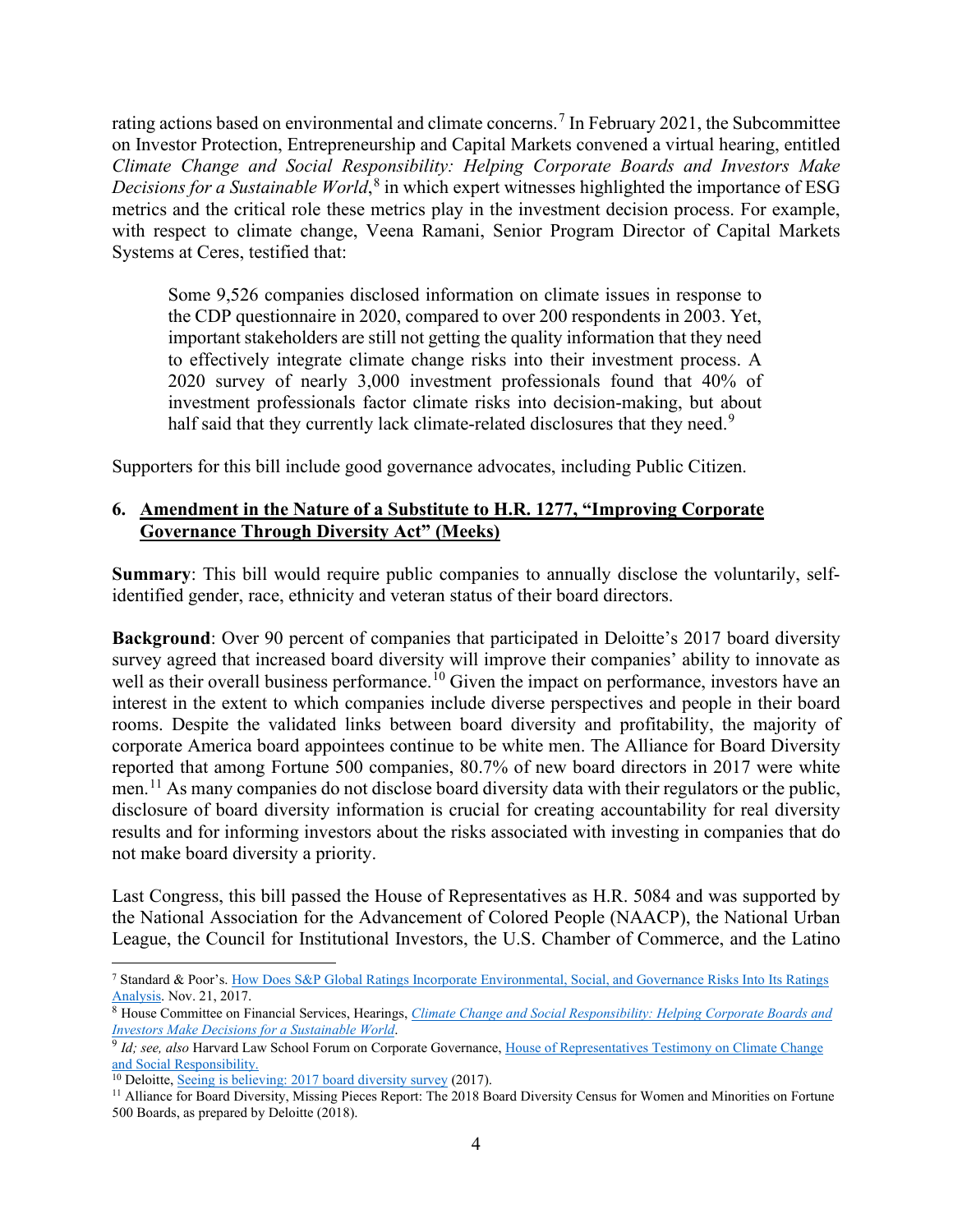Corporate Directors Association (LCDA). Senator Menendez has introduced a companion bill, S.374.

# **7. Amendment in the Nature of a Substitute to H.R. 2123, "Diversity and Inclusion Data Accountability and Transparency Act" (Beatty)**

**Summary**: This bill would require regulated entities to disclose diversity data, policies and practices to their respective federal financial regulators.

**Background**: Section 342 of Dodd-Frank established the Offices of Minority and Women Inclusion (OMWIs) at federal financial regulatory agencies.<sup>[12](#page-4-0)</sup> Pursuant to Section 342(b)(2)(C), in June 2015, six financial regulatory agencies published the Joint Standards for Assessing the Diversity Policies and Practices of Entities Regulated by the Agencies, which focus on a regulated entity's D&I performance and data, including workforce and procurement spending, among other metrics.<sup>[13](#page-4-1)</sup> However, because of an amendment made before the passage of Dodd-Frank, financial regulators interpreted that the collection of diversity assessments from OMWI regulated entities, and any actions based off of those assessments, should be voluntary. As a result, regulated entities have generally declined to participate in the OMWIs' annual diversity assessment requests.<sup>[14](#page-4-2)</sup> As of October 2020, two agencies were only starting to request assessments or had reduced the frequency of their assessments.<sup>15</sup> This bill would provide explicit direction to regulators that diversity data disclosure by their regulated entities should be compulsory.

# **8. Amendment in the Nature of a Substitute to H.R. 2516, "Promoting Diversity and Inclusion in Banking Act" (Green)**

**Summary**: This bill would require Federal banking regulators to include a diversity and inclusion component in the CAMELS rating system to evaluate how federally insured depository institutions are promoting diversity and inclusion. Specifically, institutions would be rated on whether they: have policies to encourage diversity and inclusion in their hiring practices; provide training to their employees on diversity and inclusion; and designate an individual to serve as the Diversity and Inclusion Officer (DIO) who reports to the CEO. Depository institutions with more than \$1 billion in total assets would be required to establish a committee for diversity and inclusion that holds quarterly meetings with the CEO and DIO.

<span id="page-4-0"></span><sup>12</sup> Dodd-Frank Wall Street Reform and Consumer Protection Act 12 U.S.C. § 5452 (2010)

<span id="page-4-1"></span><sup>&</sup>lt;sup>13</sup> Office of the Comptroller of the Currency (OCC); Board of Governors of the Federal Reserve System (Federal Reserve); Federal Deposit Insurance Corporation (FDIC); National Credit Union Administration (NCUA); Bureau of Consumer Financial Protection (CFPB); and Securities and Exchange Commission (SEC). "Final Interagency Policy Statement Establishing Joint Standards for Assessing the Diversity Policies and Practices of Entities Regulated by the Agencies," Federal Register (June 10, 2015) https://www.federalregister.gov/documents/2015/06/10/2015-14126/final-interagency-policy-statement-establishing-joint-<br>standards-forassessing-the-diversity-policies.

<span id="page-4-3"></span><span id="page-4-2"></span><sup>&</sup>lt;sup>14</sup> Office of the Comptroller of the Currency (OCC); Board of Governors of the Federal Reserve System (Federal Reserve); Federal Deposit Insurance Corporation (FDIC); National Credit Union Administration (NCUA); Bureau of Consumer Financial Protection (CFPB); and Securities and Exchange Commission (SEC). "Final Interagency Policy Statement Establishing Joint Standards for Assessing the Diversity Policies and Practices of Entities Regulated by the Agencies," Federal Register (June 10, 2015[\) https://www.federalregister.gov/documents/2015/06/10/2015-14126/final-interagency-policy-statement-establishing-joint](https://www.federalregister.gov/documents/2015/06/10/2015-14126/final-interagency-policy-statement-establishing-joint-standards-forassessing-the-diversity-policies)[standards-forassessing-the-diversity-policies.](https://www.federalregister.gov/documents/2015/06/10/2015-14126/final-interagency-policy-statement-establishing-joint-standards-forassessing-the-diversity-policies) 15 Ibid.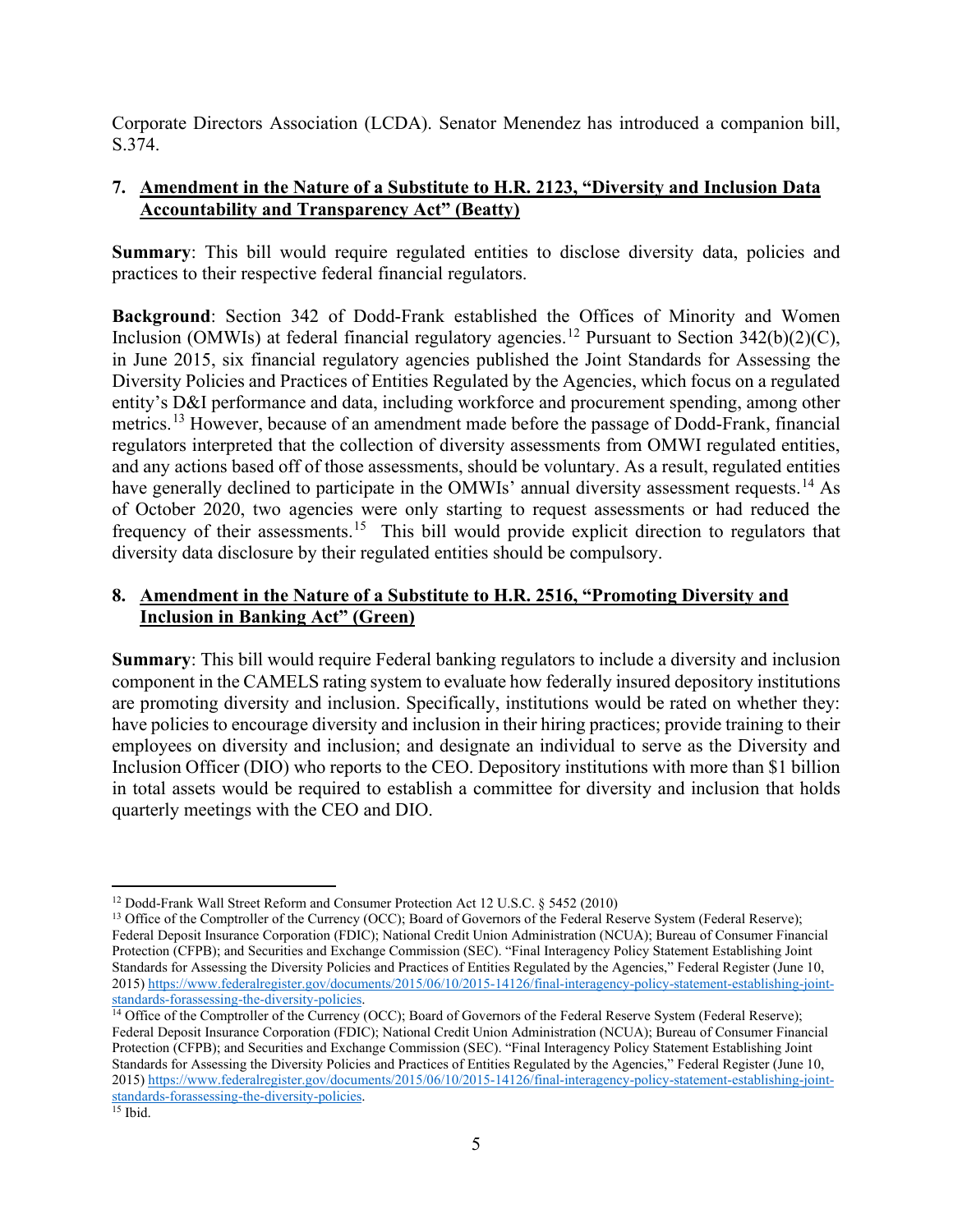**Background**: Federal banking regulators examine and rate a bank or credit union based on the Uniform Financial Institutions Ratings System (UFIRS), more commonly referred to as the CAMELS rating system. The institution receives a rating from 1 (best) to 5 (worst) across six "CAMELS" components—capital adequacy, asset quality, management, earnings, liquidity, and sensitivity to market risk—as well as a composite rating. While management is rated generally under the current system, management's approach to diversity and inclusion, such as ensuring its hiring policies encourage diversity and inclusion – is not, even though diverse and inclusive organizations have been found to be more productive and profitable.<sup>[16](#page-5-0)</sup> Relatedly, a lack of diversity poses a safety and soundness risk, as evidenced during the financial crisis when non-diverse institutions made more predatory loans while gender diversity in leadership positions led to "lower levels of non-performing loans" and greater stability during the financial crisis.<sup>[17](#page-5-1)</sup>

Moreover, Section 342 of the Dodd-Frank Wall Street Reform and Consumer Protection Act of 2010 established Offices of Minority and Women Inclusion (OMWI) at various financial regulators, including the Board of Governors of the Federal Reserve System (Fed), Federal Deposit Insurance Corporation (FDIC), Office of the Comptroller of the Currency (OCC), and National Credit Union Administration (NCUA). OMWI Directors are mandated to assess the diversity policies and practices of their regulated entities. In its 2020 annual report to Congress, the FDIC OMWI found that despite having fewer resources, small community banks were incorporating diversity into their workforce practices, and that "more institutions are recognizing the importance of integrating diversity and inclusion into their corporate culture."[18](#page-5-2) Additionally, for those that responded to an NCUA survey, 42% of credit unions have a written diversity and inclusion policy approved by senior leadership; 60% have a senior official focused on diversity and inclusion; and 61% regularly conduct training on equal employment as well as diversity and inclusion.[19](#page-5-3) Instead of relying on voluntary industry surveys, this legislation would help ensure depository institutions have policies and practices in place that promote diversity and inclusion.

#### **9. Amendment in the Nature of a Substitute to H.R. 2543, "Federal Reserve Racial and Economic Equity Act" (Waters)**

**Summary**: This bill would require the Federal Reserve to carry out its duties in a manner that supports the elimination of racial and ethnic disparities in employment, income, wealth, and access to affordable credit. The Board would be required to report on disparities in labor force trends as well as on plans and activities of the Board to minimize and eliminate these disparities.

**Background**: The Federal Reserve System (Fed) plays a crucial role in overseeing the U.S. economy, from its conduct of monetary policy to its regulation of financial institutions and review of pending bank mergers to its oversight of the payments system. In an essay published shortly after the murder of George Floyd, Atlanta Federal Reserve President Raphael Bostic

<span id="page-5-0"></span><sup>&</sup>lt;sup>16</sup> In May 2019, the Subcommittee on Diversity and Inclusion convened a hearing entitled "Good for the Bottom Line: A Review of the Business Case for Diversity," at which a panel of experts emphasized that inclusive organizations are more productive and profitable.

<span id="page-5-2"></span><span id="page-5-1"></span><sup>&</sup>lt;sup>17</sup> <https://www.imf.org/en/News/Articles/2019/04/13/sp041319-boosting-growth-through-diversity-in-financial-leadership>18 [https://www.fdic.gov/about/diversity/pdf/rtc-3-31-21.pdf.](https://www.fdic.gov/about/diversity/pdf/rtc-3-31-21.pdf) For more FDIC OMWI reports, see

<https://www.fdic.gov/about/diversity/omwireports.html>

<span id="page-5-3"></span><sup>19</sup> <https://www.ncua.gov/files/publications/2019-omwi-congressional-report.pdf>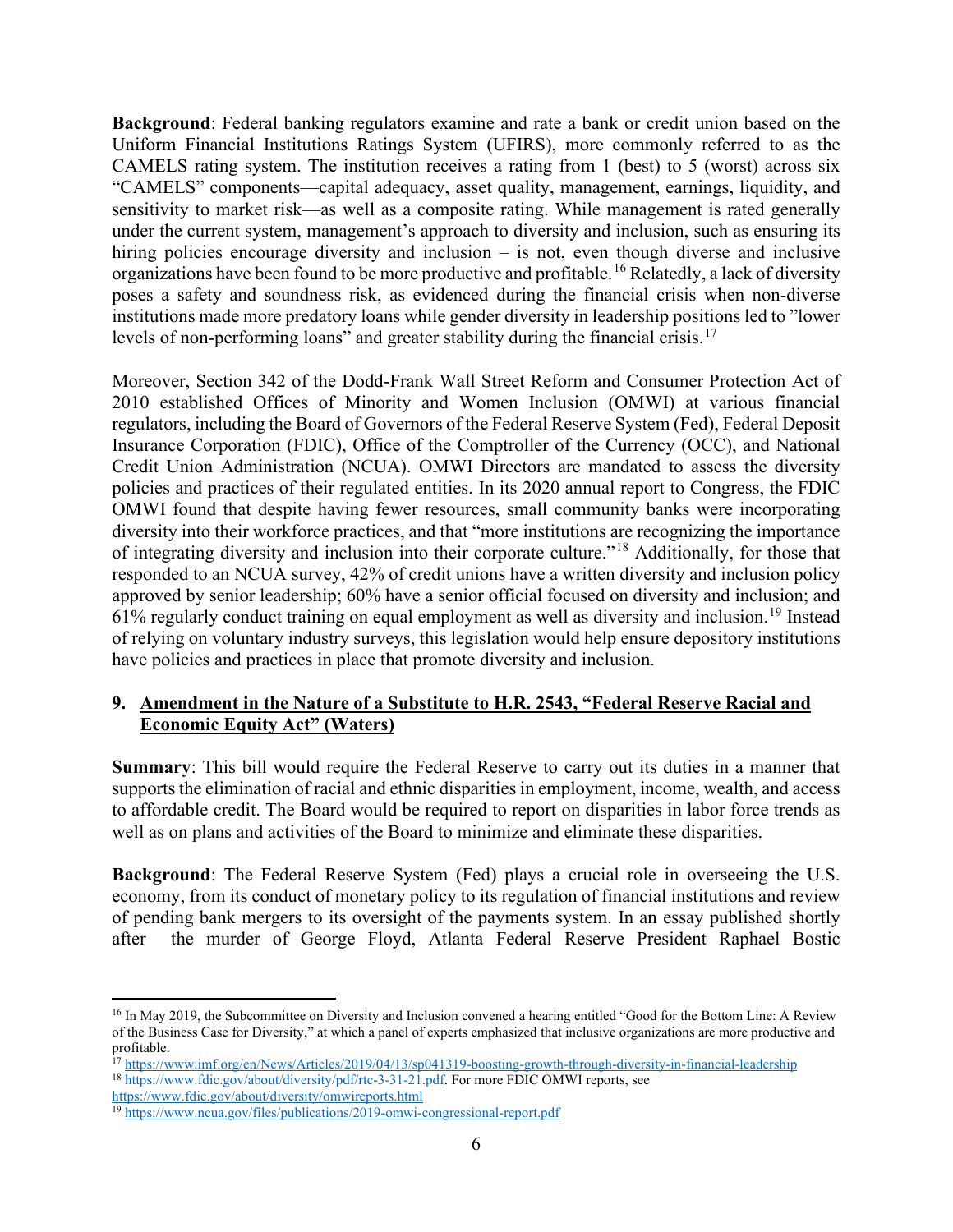acknowledged that the Fed had a role to play in addressing racial economic inequality.<sup>[20](#page-6-0)</sup> Historically, the Fed has carried out its functions without regard for its effect on racial economic disparities. For instance, economists Jared Bernstein and Janelle Jones found that "Historical estimates of the natural rate [of unemployment] reveal that black unemployment has never fallen below those estimates..." even though the overall rate of unemployment has.<sup>[21](#page-6-1)</sup> Particularly in response to the proposal by Bernstein and Jones for the Fed to "target" the Black unemployment rate, financial institutions have begun incorporating data about Black unemployment into their monetary policy forecasts and analysis.<sup>[22](#page-6-2)</sup>

## **10. Amendment in the Nature of a Substitute to H.R. 2547, the "Comprehensive Debt Collection Improvement Act" (Waters)**

# *Title I - Small Business Lending Fairness Act*

**Summary:** This title would amend the Truth in Lending Act (TILA) to restrict the use of confessions of judgment for small business owners, extending the protections that currently exist in consumer loans. This title is similar to H.R. 3490 in the  $116<sup>th</sup>$  Congress, the Small Business Lending Fairness Act, introduced by Rep. Velázquez and was passed out of Committee in November 2019.[23](#page-6-3)

**Background:** A "confession of judgment" is defined as "a person's agreeing to the entry of judgment upon the occurrence or non-occurrence of an event, such as making a payment.<sup> $24$ </sup> It is essentially an agreement by which a borrower agrees to an eventual judgment of liability against them, without normal due process protections such as notice, a hearing, and judicial review. For instance, merchant cash advance companies may require borrowers to sign a confession of judgment as a condition of receiving the cash advance. Oftentimes, these cash advances can cost the equivalent of 400 percent or more in annualized interest.<sup>[25](#page-6-5)</sup> Once a borrower misses a payment or some other dispute arises between the borrower and lender, the lender sends the signed confession of judgment to a county clerk, who enters judgment against the borrower.<sup>[26](#page-6-6)</sup> The lender then takes the judgment to the local marshal, who demands the money allegedly owed to the lender from the borrower's bank.<sup>[27](#page-6-7)</sup> The lender then takes the money from the borrower's bank, with interest and fees added.<sup>[28](#page-6-8)</sup> At this point, a borrower's account will usually be frozen, and in some cases, despite a borrower's compliance with daily debt payments.

Some states outlawed these instruments in the middle of the 20th century, and the Federal Trade Commission (FTC) banned them for consumer loans in 1985 as part of a regulation known as the

<span id="page-6-0"></span><sup>&</sup>lt;sup>20</sup> Federal Reserve Bank of Atlanta, *A Moral and Economic Imperative to End Racism*, (Jun. 12, 2020).

<span id="page-6-1"></span><sup>21</sup> Washington Post, *,* (Jun. 15, 2020).

<span id="page-6-2"></span><sup>&</sup>lt;sup>22</sup> Bloomberg, *The Fed is Making Wall Street Pay Attention to Black Unemployment*, (Apr. 6, 2021).

<span id="page-6-3"></span><sup>&</sup>lt;sup>23</sup> [H.R. 3490,](https://www.congress.gov/bill/116th-congress/house-bill/3490) 116<sup>th</sup> Cong. (2019); *See also* Financial Services Committee [Markup](https://financialservices.house.gov/calendar/eventsingle.aspx?EventID=404727) (Nov. 13, 2019).

<span id="page-6-4"></span><sup>&</sup>lt;sup>24</sup> Confession of judgment, Black's Law Dictionary 361 (Bryan A. Garner ed., 10th ed. 2014).

<span id="page-6-5"></span><sup>25</sup> Zachary R. Mider & Zeke Faux, *[New York Weighs Law to Crack Down on Predatory Loans With 400% Rates](https://www.bloomberg.com/news/articles/2019-06-17/new-york-state-weighs-law-to-curtail-predatory-lending-abuses)*, Bloomberg (June 17, 2019).

<span id="page-6-6"></span><sup>26</sup> Zachary R. Mider & Zeke Faux, *Sign Here to Lose Everything - [Part 1: "I Hereby Confess Judgment"](https://www.bloomberg.com/graphics/2018-confessions-of-judgment)*, Bloomberg (Nov. 20, 2018).

<span id="page-6-7"></span><sup>27</sup> *Id*.

<span id="page-6-8"></span><sup>28</sup> *Id*.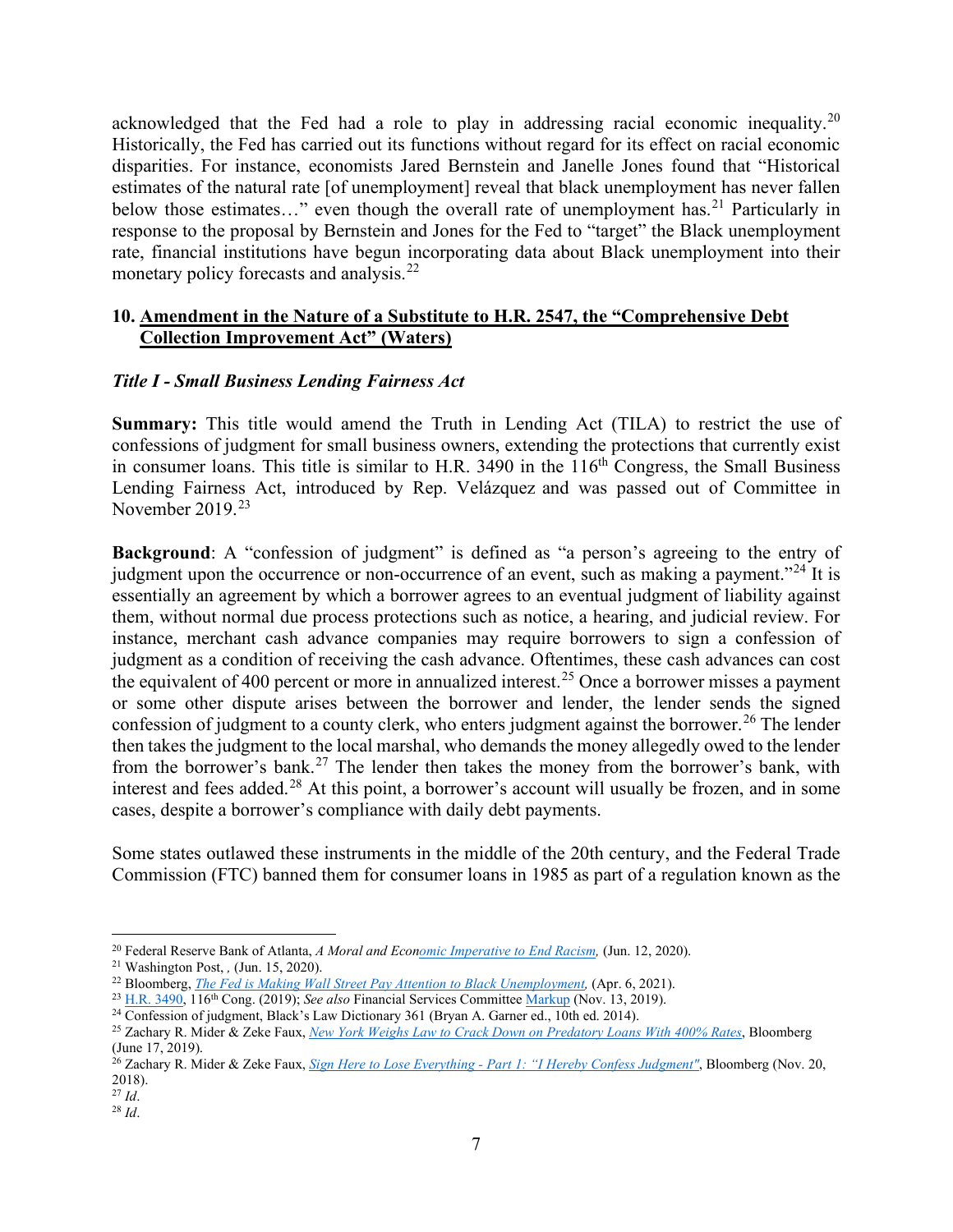"Credit Practices Rule."[29](#page-7-0) However, courts in numerous states, including New York, continue to recognize them for commercial loans.<sup>[30](#page-7-1)</sup> This has effectively turned New York into a hub of processing confessions of judgment – in the first five months of 2019, merchant cash advance companies obtained more than 5,500 New York court judgments against borrowers, about the same monthly pace as in  $2018.<sup>31</sup>$  $2018.<sup>31</sup>$  $2018.<sup>31</sup>$ 

Small business loan borrowers do not enjoy the same protections individual consumers have under federal law. Furthermore, some small business loan terms include a confession of judgment, which can place additional burdens for small businesses struggling under the COVID-19 pandemic. As a result of these agreements, the debt holder may collect on such a contract, plus damages, immediately after the borrower falls behind in their payments. Confessions of judgment often force a borrower to relinquish defenses that could be used in court, allowing the debt holders to receive a court order to force the financial institution of the debtor to withdraw funds, access the debtor's wages, or seize goods or property, all without the debtor's knowledge or consent.<sup>[32](#page-7-3)</sup>

To address these issues, this title amends TILA to restrict the use of confessions of judgment for small business owners, extending the protections that currently exist for parties in consumer loan agreements. This title is similar to H.R. 3490 in the  $116<sup>th</sup>$  Congress, the Small Business Lending Fairness Act, introduced by Rep. Velázquez and was passed out of Committee in November 2019.[33](#page-7-4)

# *Title II - Fair Debt Collection Practices for Servicemembers Act*

**Summary:** This title would amend the Fair Debt Collection Practices Act (FDCPA) to prohibit debt collectors from threatening a servicemember with reducing their rank, having their security clearance revoked, prosecuting them under the Uniform Code of Military Justice, or otherwise communicating with the commanding officer or any other senior officer in the chain of command above a servicemember regarding an outstanding debt. The title would cover active-duty servicemembers, as well as servicemembers recently separated or discharged in the previous year. This title is similar to H.R. 5003 in the 116<sup>th</sup> Congress, the Fair Debt Collection Practices for Servicemembers Act, introduced by Rep. Dean.<sup>[34](#page-7-5)</sup>

**Background:** Approximately two out of every five complaints filed by servicemembers with the Consumer Financial Protection Bureau (CFPB) were about debt collection, and servicemembers were more likely to complain about debt collection than all consumers filing complaints at the

<span id="page-7-0"></span><sup>&</sup>lt;sup>29</sup> *Id*. The Credit Practices Rule declares it a violation of Section 5 of the Federal Trade Commission Act "for a lender or retail installment seller directly or indirectly to take or receive from a consumer an obligation that... [c]onstitutes or contains a cognovit or confession of judgment." By its plain terms, however, the Rule only applies "in connection with the extension of credit to consumers in or affecting commerce." The Rule defines "consumer" as "a natural person who seeks or acquires goods, services, or money for personal, family, or household use." Thus, by its terms, the Rule does not protect corporations, limited liability companies, or other business entities from the adverse consequences of confessions of judgment. <sup>30</sup> *Id*.

<span id="page-7-2"></span><span id="page-7-1"></span><sup>31</sup> *Id.*

<span id="page-7-3"></span><sup>&</sup>lt;sup>32</sup> House Committee on Small Business, *[Crushed by Confessions of Judgement: The Small Business Story](https://smallbusiness.house.gov/calendar/eventsingle.aspx?EventID=2681)*, 116<sup>th</sup> Cong. (June 26, 2019).

<span id="page-7-4"></span><sup>33</sup> [H.R. 3490,](https://www.congress.gov/bill/116th-congress/house-bill/3490) 116th Cong. (2019); *See also* Financial Services Committee [Markup](https://financialservices.house.gov/calendar/eventsingle.aspx?EventID=404859.) (Dec. 10, 2019).

<span id="page-7-5"></span><sup>34</sup> [H.R. 5003,](https://www.congress.gov/bill/116th-congress/house-bill/5003) 116th Cong. (2019); *See also* Financial Services Committee [Markup](https://financialservices.house.gov/calendar/eventsingle.aspx?EventID=404859.) (Dec. 10, 2019).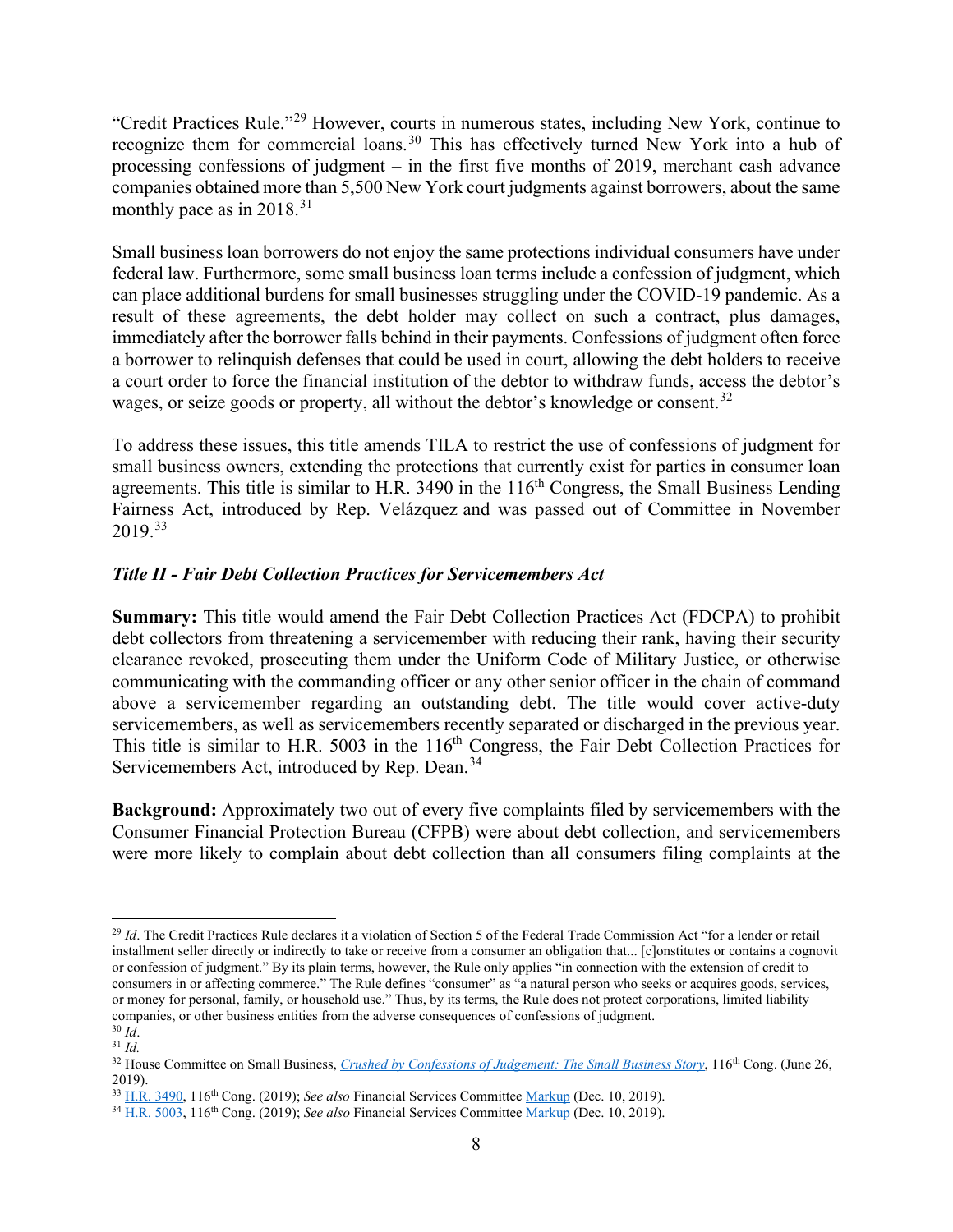CFPB.[35](#page-8-0) In some cases, enlisted servicemembers have been targeted by debt collectors who contact commanding officers in their efforts to collect on a debt, leading to negative professional repercussions. Importantly, consumer debt can have a negative impact on the careers of military servicemembers.<sup>[36](#page-8-1)</sup> Abusive collection tactics include: contacting the servicemember's chain of command, threatening punishment under the military's justice system, threatening reductions in rank, and threatening revocation of a security clearance.<sup>[37](#page-8-2)</sup> Importantly, about two out of five complaints filed by servicemembers with the CFPB related to debt collection, with servicemembers being more likely to complain about debt collection than non-servicemember consumers making complaints with the CFPB.[38](#page-8-3)

This title is intended to address those concerns by enhancing FDCPA to, among other things, explicitly prohibit debt collectors from communicating in connection with the collection of any debt, with the commanding officer or officer in charge of any covered member, including for the purpose of acquiring location information about the covered member. This title is similar to S. 3334, the Military Lending Improvement Act from the 115th Congress, sponsored by former Sen. Bill Nelson. Further, this title is also similar to H.R. 5003 in the  $116<sup>th</sup>$  Congress, the Fair Debt Collection Practices for Servicemembers Act, introduced by Rep. Dean.

This title is similar to S. 3334, the Military Lending Improvement Act from the 115th Congress, sponsored by former Sen. Bill Nelson.<sup>[39](#page-8-4)</sup> It is also similar to H.R. 5003 in the  $116<sup>th</sup>$  Congress, the Fair Debt Collection Practices for Servicemembers Act, introduced by Rep. Dean. Last Congress, this bipartisan bill passed unanimously out of Committee in November 2019 and was passed unanimously by the House of Representatives on suspension in March 2020.<sup>[40](#page-8-5)</sup>

# *Title III – Private Loan Disability Discharge Act*

**Summary**: This title would amend TILA to include a required discharge of private student loans in the case of permanent disability of the borrower. Cosigners will be discharged of their obligation in the case of the borrower's permanent disability, which is defined as the same standard set by the discharge provision of federal student loans. This title is similar to H.R. 4545 in the  $116<sup>th</sup>$ Congress, the Private Loan Disability Discharge Act, introduced by Rep. Dean, which passed out of Committee December 2019.[41](#page-8-6)

**Background**: Current law does not require that a private student loan lender discharge the student debt of a borrower or their cosigner in the case of permanent disability of the borrower. TILA does currently require the discharge of a student loan for the borrower and cosigner in the case of death

<span id="page-8-0"></span><sup>35</sup> *See* Subcommittee on Consumer Protection and Financial Institutions [Testimony of April Kuehnhoff,](https://financialservices.house.gov/uploadedfiles/hhrg-116-ba00-wstate-kuehnhoffa-20190926.pdf) *Examining Legislation to Protect Consumers and Small Business Owners from Abusive Debt Collection Practices*, 116<sup>th</sup> Cong. (Sept. 26, 2019).

<span id="page-8-1"></span><sup>&</sup>lt;sup>36</sup> Subcommittee on Consumer Protection and Financial Institutions hearing, *Examining Legislation to Protect Consumers and Small Business Owners from Abusive Debt Collection Practices*, 116<sup>th</sup> Cong. (Sept. 26, 2019).

<span id="page-8-2"></span><sup>&</sup>lt;sup>37</sup> NCLC Digital Library, 1.3.1.[7 Servicemembers, Veterans and Debt Collection](https://library.nclc.org/fdc/01030107-0) (accessed April 9, 2021). <sup>38</sup> *Id.*

<span id="page-8-4"></span><span id="page-8-3"></span><sup>39</sup> [S.3334,](https://www.congress.gov/bill/115th-congress/senate-bill/3334) 115th Cong. (2018).

<span id="page-8-5"></span><sup>&</sup>lt;sup>40</sup> Financial Services Committee [Markup](https://financialservices.house.gov/calendar/eventsingle.aspx?EventID=404727) (Nov. 13, 2019); See also 116<sup>th</sup> Cong.[, Vote on H.R. 5003](https://clerk.house.gov/Votes/202079) (Mar. 2, 2020) (355 yeas, 0 nays).

<span id="page-8-6"></span><sup>41</sup> [H.R. 4545,](https://www.congress.gov/bill/116th-congress/house-bill/4545) 116th Cong. (2019); *See also* Financial Services Committee [Markup](https://financialservices.house.gov/calendar/eventsingle.aspx?EventID=404859.) (Dec. 10, 2019). This bill is H.R. 2498 in the 117th Congress.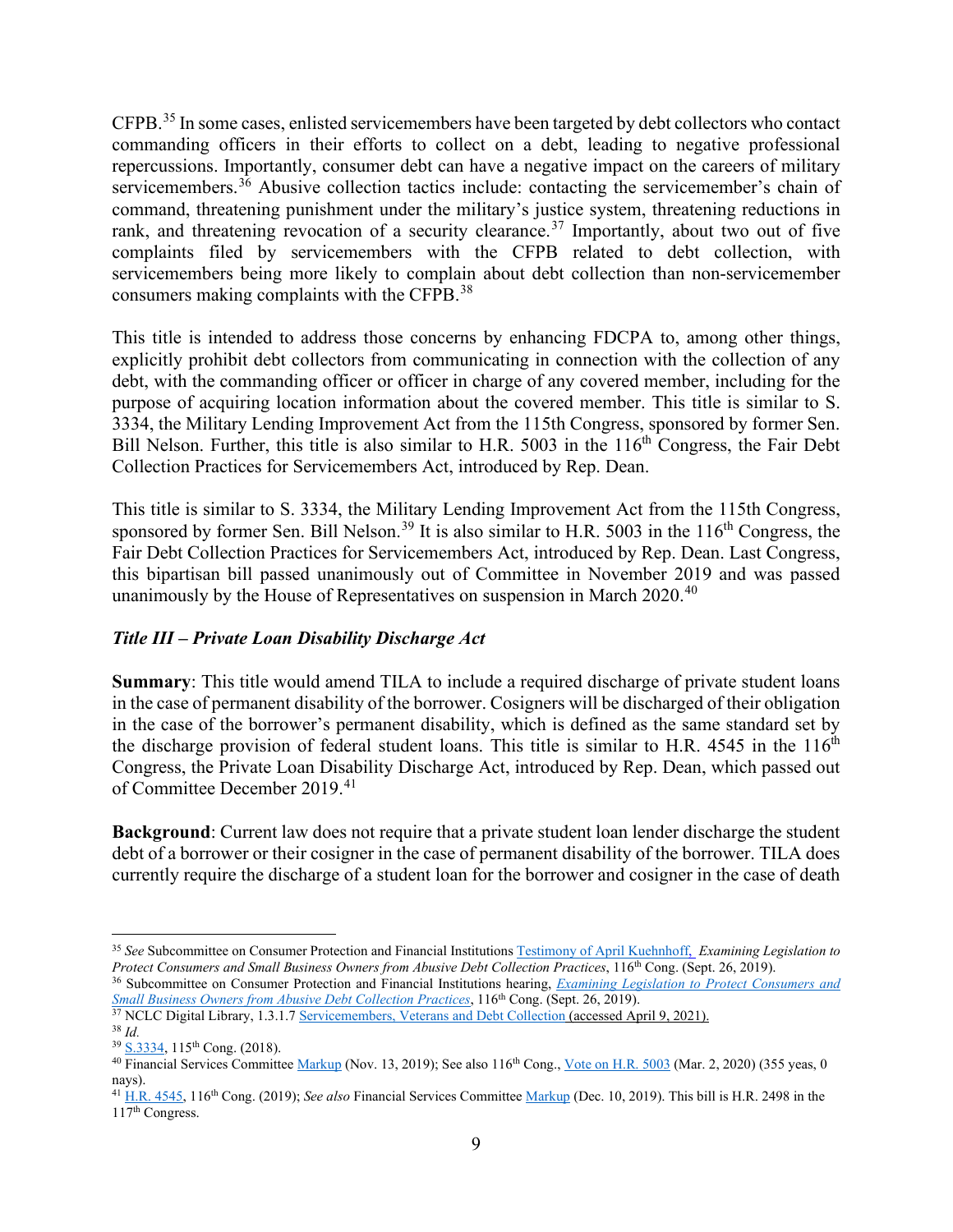of the borrower. Beyond this requirement, private student lenders are free to make any policy on discharge of debt in their promissory notes.

During the hearing on the need for robust consumer protection as a result of this unprecedented COVID-19 pandemic this Committee convened in March 2021, one witness testified that the private student loan market now stands at almost \$130 billion, and has been growing quickly over the last five years after a decline after the Great Recession, testifying, "[p]rivate student loans are generally risky and inferior from a consumer protection standpoint compared to federal student loans. Private student loan borrowers are unable to access such options as guaranteed incomebased repayment and loan forgiveness plans, assistance for getting out of default and discharges for disability or death."<sup>[42](#page-9-0)</sup> Federal student loans, on the other hand, provide greater protections. Any loan that is issued by the federal government can be discharged in the event of permanent total disability of the borrower or in the event of death. Federal student loans generally do not have cosigners, so there are no provisions related to cosigners being discharged.

This title would bring private student loans in line with federal student loans by amending TILA to include a required discharge of private student loans in the case of permanent and total disability of the borrower. Additionally, the title would allow cosigners to be discharged in the case of the borrower's permanent disability, and it would require private lenders who are notified that the federal government has discharged the federal student loans of a borrower to discharge the private student loans of that same borrower. Furthermore, this title would permanently exempt any tax liability accrued from the discharge, which currently only runs until January 1, 2026. Finally, this title would authorize the CFPB to issue rules to implement these changes. This title uses the same definition for total and permanent disability as the standard for discharging federal student loans. This title is similar to H.R. 4545 in the 116<sup>th</sup> Congress, the Private Loan Disability Discharge Act, introduced by Rep. Dean, which passed out of Committee December 2019.[43](#page-9-1)

#### *Title IV – Consumer Protection for Medical Debt Collections Act*

**Summary**: This title would bar entities from collecting medical debt or reporting it to a consumer reporting agency without giving a consumer notice about their rights under Fair Debt Collection Practices Act (FDCPA) and Fair Credit Reporting Act (FCRA) related to that debt, including a minimum one-year delay before adverse information is reported to a consumer reporting agency. This title outright bans the reporting of medical debt arising from medically necessary procedures. This title is similar to H.R. 5330 in the 116<sup>th</sup> Congress, Consumer Protections for Medical Debt Collections Act, introduced by Rep. Tlaib, which passed out of Committee December 2019.[44](#page-9-2)

**Background**: Debt collectors increasingly contact individuals for their medical bills more than other forms of debt. Fifty-nine percent of consumers received calls and letters related to collections of medical debt.[45](#page-9-3) The costs of treating illnesses and other medical conditions can cause consumers

<span id="page-9-0"></span><sup>42</sup> *See* House Committee on Financial Services, *[Slipping Through the Cracks: Policy Options to Help America's Consumer](https://financialservices.house.gov/calendar/eventsingle.aspx?EventID=406266)  [During the Pandemic](https://financialservices.house.gov/calendar/eventsingle.aspx?EventID=406266)*, (Mar. 11, 2021).

<span id="page-9-1"></span><sup>43</sup> [H.R. 4545,](https://www.congress.gov/bill/116th-congress/house-bill/4545) 116th Cong. (2019); *See also* Financial Services Committee [Markup](https://financialservices.house.gov/calendar/eventsingle.aspx?EventID=404859.) (Dec. 10, 2019).

<span id="page-9-2"></span><sup>&</sup>lt;sup>44</sup> [H.R. 5330,](https://www.congress.gov/bill/116th-congress/house-bill/5330) 116<sup>th</sup> Cong. [\(](https://financialservices.house.gov/calendar/eventsingle.aspx?EventID=404859.)2019); See also Financial Services Committee Markup (Dec. 10, 2019).<br><sup>45</sup> Consumer Financial Protection Bureau, *[Consumer Experiences with Debt Collection](https://files.consumerfinance.gov/f/documents/201701_cfpb_Debt-Collection-Survey-Report.pdf#page=%5B5%5D.21)*, at p. 21 (Jan. 2017); See also Con

<span id="page-9-3"></span>Financial Protection Bureau, *[Fair Debt Collection Practices Act](https://files.consumerfinance.gov/f/documents/cfpb_fdcpa_annual-report-congress_03-2021.pdf)*, at p. 14 (Mar. 2021). The Consumer Financial Protection Bureau reports that in 2018, 58 percent of third party collections are of debts related to health care.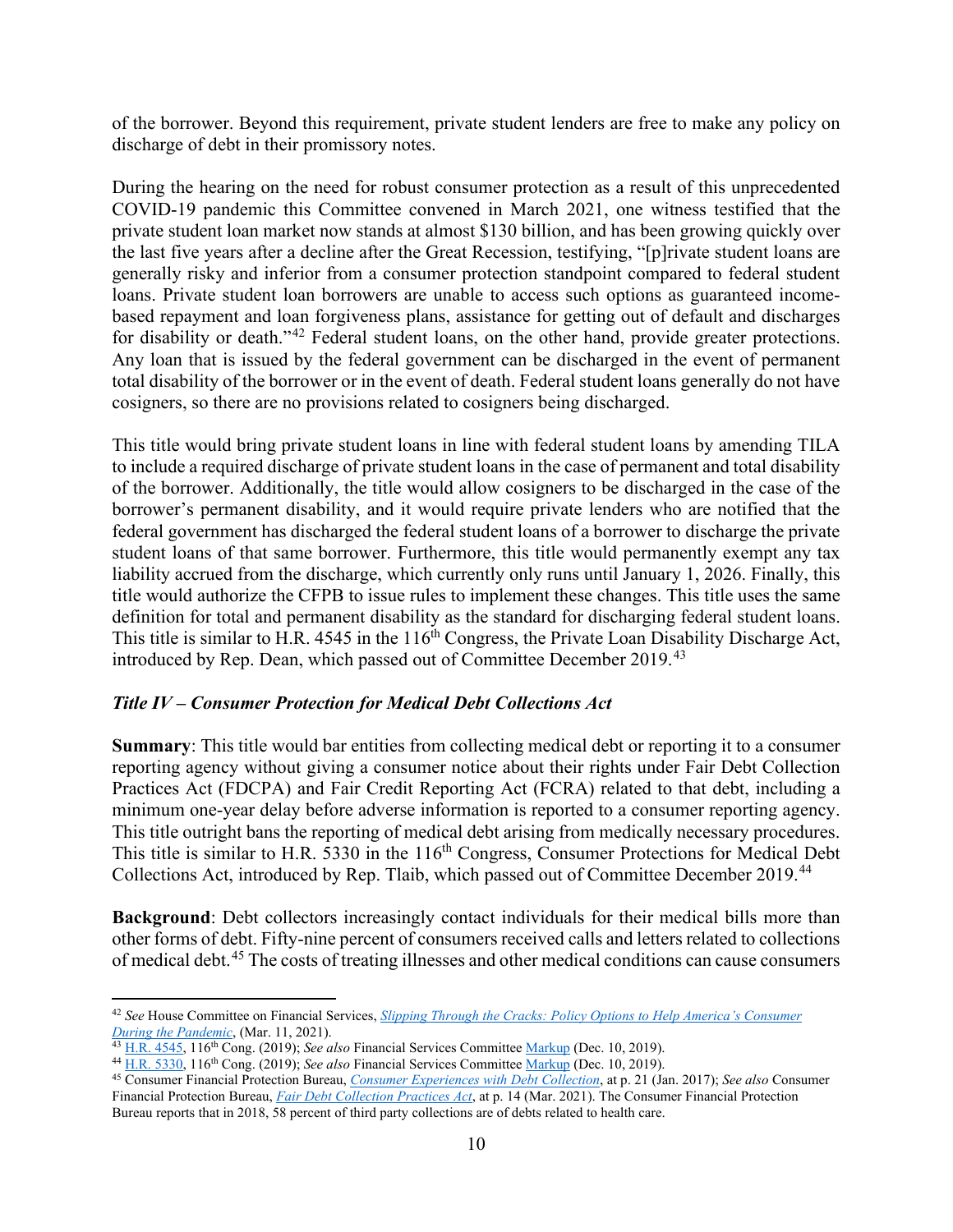to avoid healthcare services and rely on over-the-counter drugs rather than seeing a medical provider.<sup>[46](#page-10-0)</sup> Medical bills can be expensive for households, and the delinquency of payments can lead to individuals falling into bankruptcy and hurting their credit report. The American Journal of Public Health conducted a survey of 2013-2016 bankruptcy filers and found that 59% of respondents agreed that medical debt played a role in their bankruptcy.[47](#page-10-1) With the COVID-19 pandemic impacting over 30 million Americans, [48](#page-10-2) Congress will need to address the healthcare costs and other health related-consequences of this pandemic.

The CFPB has also found that the medical pricing, billing, and reimbursement process lacks transparency and is prone to consumer confusion, which can result in consumers delaying or withholding payments until they have adequate time to clarify or resolve disputes with their insurance companies or medical service providers about what they actually owe.<sup>[49](#page-10-3)</sup>

#### *Title V - Ending Debt Collection Harassment Act*

**Summary:** This title would amend FDCPA to prohibit a debt collector from contacting a consumer by email or text message without a consumer's consent to be contacted electronically. It would also prohibit the CFPB from issuing any future rules implementing FDCPA that allows a debt collector to send unlimited email and text messages to a consumer. Furthermore, the bill would require the CFPB to analyze and annually report on the impact of electronic communications utilized by debt collectors, as well include in CFPB's Semi-Annual Report to Congress an analysis of consumer complaints, including a state-by-state breakdown of such complaints, and a list of recent enforcement actions taken against debt collectors. This title is similar to H.R. 5021 in the 116th Congress, Ending Debt Collection Harassment Act introduced by Rep. Pressley, which also passed out of Committee in November 2019.<sup>[50](#page-10-4)</sup>

**Background:** As discussed at September 2019 and March 2021 Committee hearings on debt collection, nearly one in three Americans with a credit record indicated in a CFPB survey that they were contacted by at least one creditor or collector trying to collect one or more debts during the previous year.<sup>[51](#page-10-5)</sup> In a recent CFPB report on Debt Collection, it is noted that almost 26 percent of Americans have an item in collections listed on their credit reports.<sup>[52](#page-10-6)</sup> This report also notes that the CFPB consumer complaint database received 82,700 consumer complaints regarding debt collection issues in 2020, a 10 percent increase from the previous year.<sup>[53](#page-10-7)</sup> Many lenders or institutions contract with third-party debt collectors, who will work with or pursue consumers to settle the debt. The third-party debt collectors either purchase the debt, or contract with the lender to receive a portion of the paid debt. When a consumer is not able to settle a debt, the owner of the debt may seize collateral associated with the loan, such as a home for mortgage defaults, or a vehicle for auto-loan defaults. For non-collateral loans, a debt owner may garnish a consumer's wages via a court order.

<span id="page-10-7"></span><span id="page-10-6"></span><sup>53</sup> *Id.* at p. 3.

<span id="page-10-0"></span><sup>46</sup> National Consumer Law Center, *[Medical Debt Collection](https://www.nclc.org/images/Medical-Debt-Collection.pdf)* (accessed Apr. 10, 2021).

<span id="page-10-2"></span><span id="page-10-1"></span><sup>&</sup>lt;sup>48</sup> Centers for Disease Control and Prevention[, COVID Data Tracker Weekly Review –](https://www.cdc.gov/coronavirus/2019-ncov/covid-data/covidview/index.html) Weekly Review (updated Apr. 9, 2021).

<span id="page-10-3"></span><sup>49</sup> Consumer Financial Protection Bureau, *[Consumer credit reports: A study of medical and non-medical collections](https://files.consumerfinance.gov/f/201412_cfpb_reports_consumer-credit-medical-and-non-medical-collections.pdf)* (Dec 2014). <sup>50</sup> [H.R. 5021,](https://www.congress.gov/bill/116th-congress/house-bill/5021?q=%7B%22search%22%3A%5B%22hr5021%22%5D%7D&s=3&r=1) 116<sup>th</sup> Cong. (2019); See also Financial Services Committee [Markup](https://financialservices.house.gov/calendar/eventsingle.aspx?EventID=404727) (2019).

<span id="page-10-5"></span><span id="page-10-4"></span><sup>51</sup> Consumer Financial Protection Bureau, *[Consumer Experiences with Debt Collection](https://files.consumerfinance.gov/f/documents/201701_cfpb_Debt-Collection-Survey-Report.pdf#page=%5B5%7D)*, at p. 5 (Jan 2017); *See also* Hanna Hassani and Signe-Mary McKernan, *[71 Million US adults have debt in collections](https://www.urban.org/urban-wire/71-million-us-adults-have-debt-collections)*, Urban Institute (July, 19 2018). <sup>52</sup> *Supra*, note 21, at p. 13.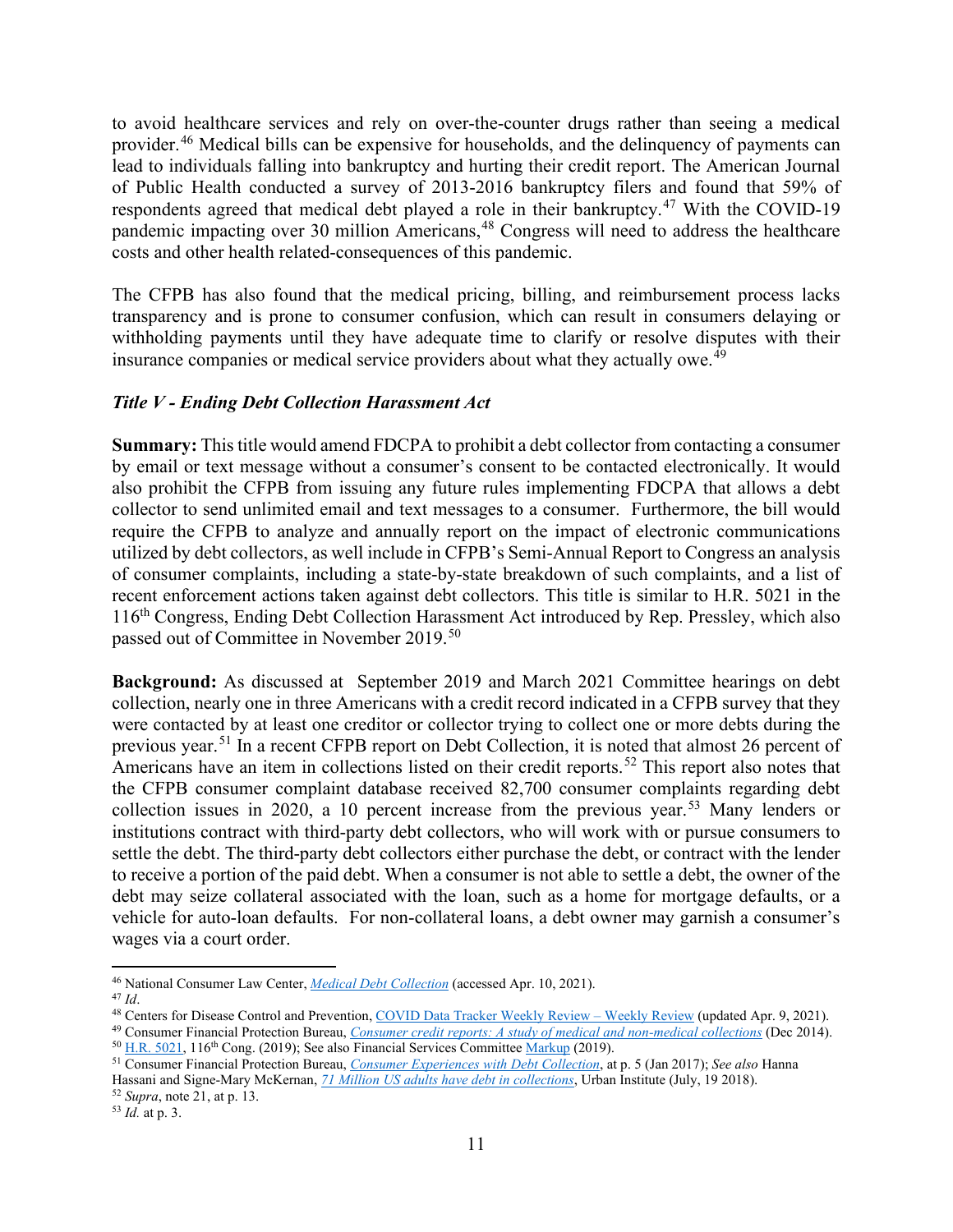In May 2019, the Consumer Bureau released a notice of proposed rulemaking<sup>[54](#page-11-0)</sup> to establish guidelines on how communication may take place between debt collectors and consumers. This proposal would prohibit debt collectors from providing information to credit score furnishers without informing the debtor first. The proposal also permits up to 7 collection calls a week, per debt. Under this proposal, debt collectors would have to wait at least one week after making phone contact with the debtor consumer. The CFPB's proposal would also allow debt collectors to use other methods of communication to contact consumers, including unlimited email or text messages. Consumer groups have argued that the rule does not go far enough to protect consumers against predatory debt collection practices.<sup>[55](#page-11-1)</sup> This rule was finalized in October 2020, and in 2021 the interim leadership of the Consumer Bureau announced a proposal to delay the effective date of this and a disclosure focused debt collection rule that was finalized in November 2020.<sup>[56](#page-11-2)</sup> This title would prohibit the CFPB from issuing any rule in the future that allows debt collectors to send unlimited emails and text messages to consumers.

#### *Title VI - Stop Debt Collection Abuse Act*

**Summary:** This title would extend the FDCPA protections as it relates to debt owed to federal, state or local government agencies, and it would limit the fees debt collectors can charge. The title clarifies that debt buyers are subject to FDCPA and would require a GAO study on the use of debt collectors by state and local government agencies. This title is similar to H.R. 4403 in the  $116<sup>th</sup>$ Congress, Stop Debt Collection Abuse Act introduced by Rep. Cleaver which passed out with unanimous bipartisan support out of Committee November 2019.<sup>[57](#page-11-3)</sup>

**Background:** Currently, the FDCPA makes it illegal for debt collectors to use abusive, unfair, or deceptive practices when collecting debts from consumers. However, as discussed at a September 2019 Committee hearing on abusive debt collection practices,<sup>[58](#page-11-4)</sup> the FDCPA currently does not apply to debt collectors hired by state or local government entities. Furthermore, state and local governments faced with widening budget shortfalls are increasingly outsourcing the collection of fines and penalties to private debt collection firms.

Additionally, as discussed at the September 2019 Committee hearing on debt collection practices,<sup>[59](#page-11-5)</sup> the FDCPA also currently does not apply to debt collectors hired by federal government entities. At the hearing, April Kuehnhoff from the National Consumer Law Center

<span id="page-11-0"></span><sup>54</sup> Consumer Financial Protection Bureau, [Debt Collection Practices \(Regulation F\),](https://files.consumerfinance.gov/f/documents/cfpb_debt-collection-NPRM.pdf) 12 CFR § 1006 (proposed Nov. 30, 2021) (to be codified at 12 CFR Part 1006).

<span id="page-11-1"></span><sup>55</sup> *See* National Consumer Law Center, *Consumer Watchdog's Proposed [Debt Collection Rule Bites Consumers: Authorizes](https://www.nclc.org/media-center/consumer-watchdogs-proposed-debt-collection-rule-bites-consumers-authorizes-harassment-by-debt-collectors.html)  [Harassment by Debt Collectors](https://www.nclc.org/media-center/consumer-watchdogs-proposed-debt-collection-rule-bites-consumers-authorizes-harassment-by-debt-collectors.html)* (May 7, 2019); *See also* Melissa Stegman, *[CFPB Proposed Debt Collection Rule Shortchanges](https://www.responsiblelending.org/media/cfpb-proposed-debt-collection-rule-shortchanges-consumers)  [Consumers](https://www.responsiblelending.org/media/cfpb-proposed-debt-collection-rule-shortchanges-consumers)*, Center for Responsible Lending (May 7, 2019).

<span id="page-11-2"></span><sup>&</sup>lt;sup>56</sup> Consumer Financial Protection Bureau, [CFPB Proposes Delay of Effective Date for Recent Debt Collection Rules](https://www.consumerfinance.gov/about-us/newsroom/cfpb-proposes-delay-of-effective-date-for-recent-debt-collection-rules/) (Apr. 7, 2021).

<span id="page-11-3"></span><sup>57</sup> H.R. 4403, 116th Cong. (2019); *See also* Financial Services Committee [Markup](https://financialservices.house.gov/calendar/eventsingle.aspx?EventID=404727) (Nov. 13, 2019). While expanding FDCPA to cover federal government agency debts originated from H.R. 4403, the title's proposed FDCPA expansion to cover state and local agency debts is similar to H.R. 3498 in the 116th Congress, the Debt Collection Practices Harmonization Act introduced by Rep. Meeks. Other provisions similar to H.R. 3498 are included in Title VII as described below.

<span id="page-11-4"></span><sup>58</sup> Subcommittee on Consumer Protection and Financial Institutions, *Examining Legislation to Protect Consumers and Small Business Owners from Abusive Debt Collection Practices* (Sept. 26, 2019).

<span id="page-11-5"></span><sup>59</sup> *Supra,* note 15. *See also* Subcommittee on Consumer Protection and Financial Institutions, *[Examining Legislation to Protect](https://financialservices.house.gov/calendar/eventsingle.aspx?EventID=404239)  [Consumers and Small Business Owners from Abusive Debt Collection Practices](https://financialservices.house.gov/calendar/eventsingle.aspx?EventID=404239)* (Sep. 26, 2019).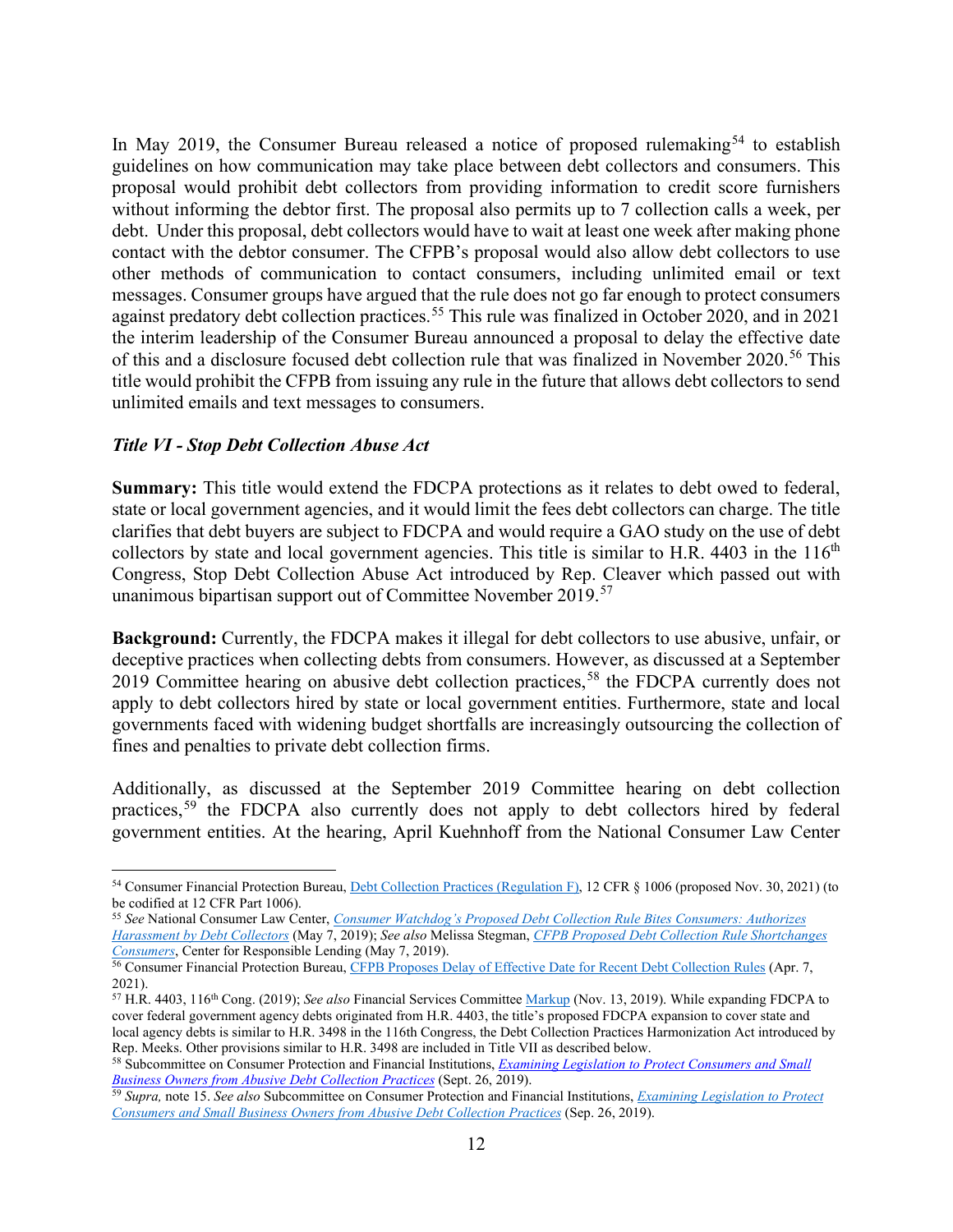testified that extending FDCPA to debt collectors hired by federal government entities is especially important because, "collection by, or on behalf of, the government is already unusually coercive as a result of the government's police power and other means of seizing citizen's assets."<sup>[60](#page-12-0)</sup>

This title would close that loophole by amending the FDCPA to make clear that protections from certain debt collection practices also apply to debt collection agents hired by the federal or state government. Specifically, the bill makes clear that overpayment, fines, penalties, and fees owed by private individuals to government entities would be considered "consumer debts" that fall under the FDCPA's protections. This title would also prevent private debt collectors from charging exorbitant and unfair fees, and it would ensure that fees from debt collectors working on behalf of the government cannot be greater than 10% of the amount collected and must be reasonable. This title would also confirm that debt buyers are debt collectors for the purposes of the FDCPA, and it sets forth requirements that would prevent debt collectors from taking aggressive action unnecessarily quickly after a debt has allegedly gone unpaid. Finally, the bill would require the Government Accountability Office (GAO) to conduct a study into the use of third-party debt collectors by federal, state and local government agencies.

# *Title VII - Debt Collection Practices Harmonization Act*

**Summary:** This title updates monetary penalties for inflation and clarify that courts can award injunctive relief, as well as add protections to consumers affected by national disasters. This title is similar to H.R. 3498 in the  $116<sup>th</sup>$  Congress, the "Debt Collection Practices Harmonization Act" introduced by Rep. Meeks, which also passed out of Committee November 2019.<sup>[61](#page-12-1)</sup>

**Background:** Enacted in 1977, Congress passed the FDCPA to protect consumers from unfair, deceptive, and abusive practices conducted by debt collectors. Private debt collection firms have been found to charge consumers large fees, including interest and penalties, which also includes the original debt owed. $62$ 

This title would ensure robust consumer protections still apply, even if the debt is owed to a federal or state agency and would update monetary penalties for inflation, clarifying that courts can award injunctive relief. This title would prohibit the Treasury Department from hiring a third-party debt collector to recoup any Federal Emergency Management Agency (FEMA) assistance awarded to victims of devastating natural disasters like Hurricanes Irma and Maria because of an overpayment, unless the overpayment occurred because of fraud or deceit and the recipient of such assistance knew or should have known about such fraud or deceit.

# *Title VIII - the Non-Judicial Foreclosure Debt Collection Clarification Act*

**Summary:** This title would reverse the recent Supreme Court decision in *Obduskey v. McCarthy and Holthus LLP* by amending FDCPA to clarify that entities in non-judicial foreclosure proceedings are covered by the law. This title is similar to H.R.  $5001$  in the  $116<sup>th</sup>$  Congress, the Non-Judicial Foreclosure Debt Collection Clarification Act introduced by then-representative

<span id="page-12-0"></span><sup>60</sup> *Id.*

<span id="page-12-1"></span><sup>61</sup> H.R. 3948, 116th Cong. (2019); *See also* Financial Services Committee [Markup](https://financialservices.house.gov/calendar/eventsingle.aspx?EventID=404727) (2019).

<span id="page-12-2"></span><sup>62</sup> *Supra,* note 15.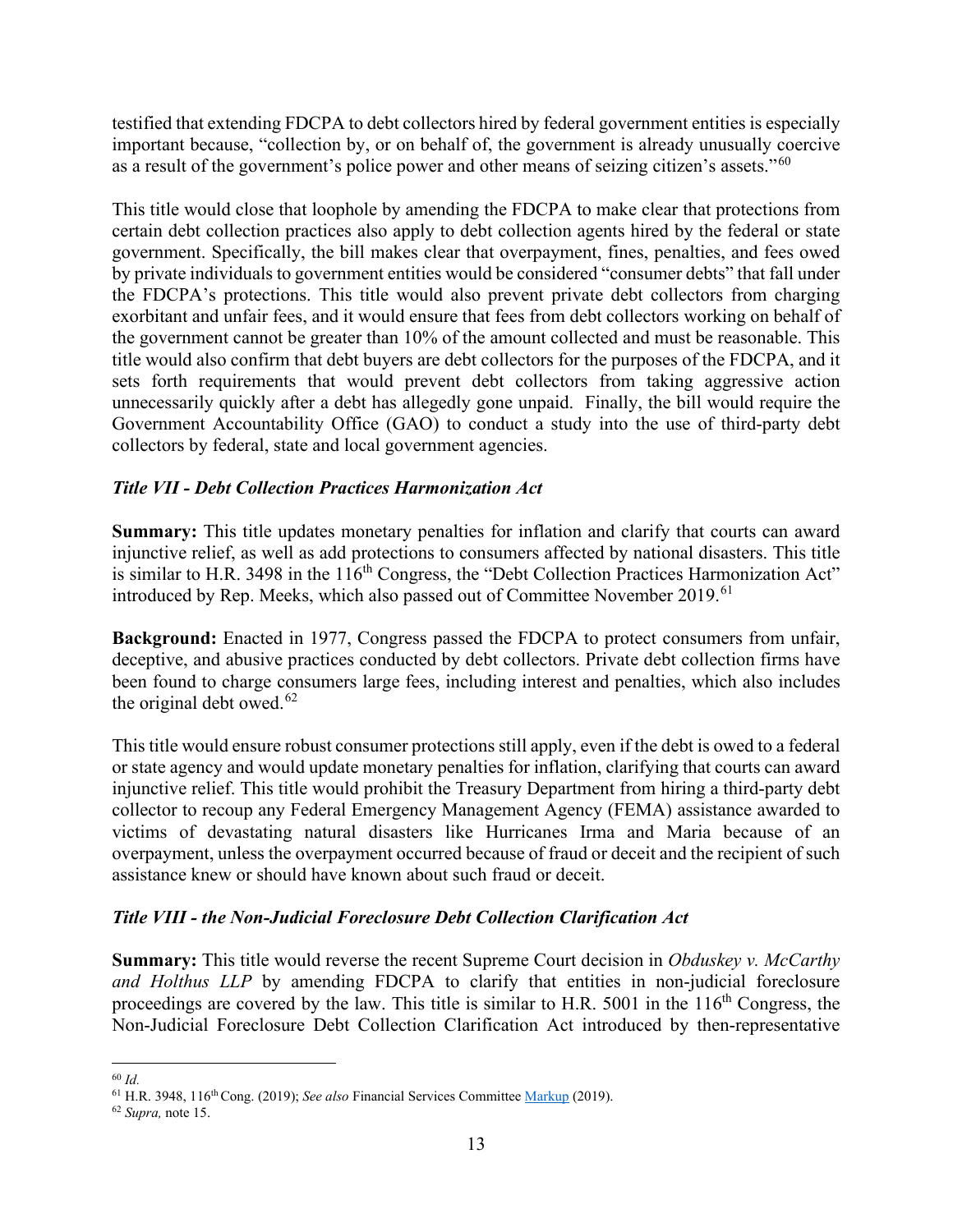Clay and passed out of Committee November 2019.<sup>[63](#page-13-0)</sup> In the 117<sup>th</sup> Congress, this bill, H.R.2458 was introduced by Rep. Auchincloss.

**Background:** In March 2019, the Supreme Court held in *Obduskey v. McCarthy & Holthus LLP* that businesses engaged in non-judicial foreclosure do not qualify as debt collectors under the FDCPA.<sup>[64](#page-13-1)</sup> In that case, a homeowner in Colorado, which is a non-judicial foreclosure state, went through foreclosure proceedings, but the mortgage servicer's law firm refused to follow the FDCPA as it disputed that it was covered as a "debt collector" under the FDCPA. In its decision, although the Supreme Court acknowledged that non-judicial foreclosure would otherwise fit within the law's primary definition of "debt collector," it held that the secondary definition of "debt collector," which applies to the collection of a security interest, suggested that Congress intended for non-judicial foreclosure to be excluded from the broader definition.

However, in a concurrence, Justice Sotomayor noted that it was "too close a case for [her] to feel certain that Congress recognized that this complex statute would be interpreted the way that the Court does today" and that Congress could clarify the statute if the Court got it wrong. Justice Sotomayor also highlighted the majority's acknowledgement that nothing in the Court's opinion "suggest[s] that pursuing nonjudicial foreclosure is a license to engage in abusive debt collection practices like repetitive nighttime phone calls; enforcing a security interest does not grant an actor blanket immunity from the Act."<sup>[65](#page-13-2)</sup> This title clarifies the FDCPA to clarify that parties bringing proceedings against consumers in non-judicial foreclosure are covered by FDCPA as debt collectors. As consumers face the end of mortgage and other payment moratoriums as the country recovers from the COVID-19 pandemic, families will need these necessary protections.

# **11. Amendment in the Nature of a Substitute to H.R. 2553, "Real Estate Valuation Fairness and Improvement Act" (Cleaver)**

**Summary**: This bill would require a review of federal appraisal standards and recommended reforms to prevent disparate impacts on the valuation of homes in communities of color and those owned by people of color. The bill would also create a grant program administered by the Appraisal Subcommittee to support a diverse pipeline of professional appraisers.

**Background**: A 2018 study by the Brookings Institution found that in the average metropolitan area, homes in predominately Black neighborhoods are valued at roughly half the price as homes in neighborhoods with no Black residents.<sup>[66](#page-13-3)</sup> Further, the study found that differences in home and neighborhood quality do not fully explain the disparities in property values.<sup>[67](#page-13-4)</sup> In March of 2020, as the COVID-19 pandemic hit the U.S., the Federal Reserve cut interest rates in response to signs of economic downturn. Homeowners refinanced their mortgages into historically low rates to save money on their housing costs. Yet, reports began to show that Black homeowners faced barriers

<span id="page-13-0"></span><sup>63</sup> [H.R. 5001,](https://www.congress.gov/bill/116th-congress/house-bill/5001?q=%7B%22search%22%3A%5B%22hr5001%22%5D%7D&s=6&r=1) 116th Cong (2019); *See also* Financial Services Committee [Markup](https://financialservices.house.gov/calendar/eventsingle.aspx?EventID=404727) (2019).

<span id="page-13-1"></span><sup>64</sup> *Obduskey v. McCarthy and Holthus LLP*[,](https://www.supremecourt.gov/opinions/18pdf/17-1307_7lho.pdf) No. 17-1307 (2019). 65 *Id*.

<span id="page-13-2"></span>

<span id="page-13-4"></span><span id="page-13-3"></span><sup>66</sup> The Brookings Institution, *[The Devaluation of Assets in Black Neighborhoods: The Case of Residential Property](https://www.brookings.edu/wp-content/uploads/2018/11/2018.11_Brookings-Metro_Devaluation-Assets-Black-Neighborhoods_final.pdf)*, (Nov. 27, 2018). <sup>67</sup> *Id.*